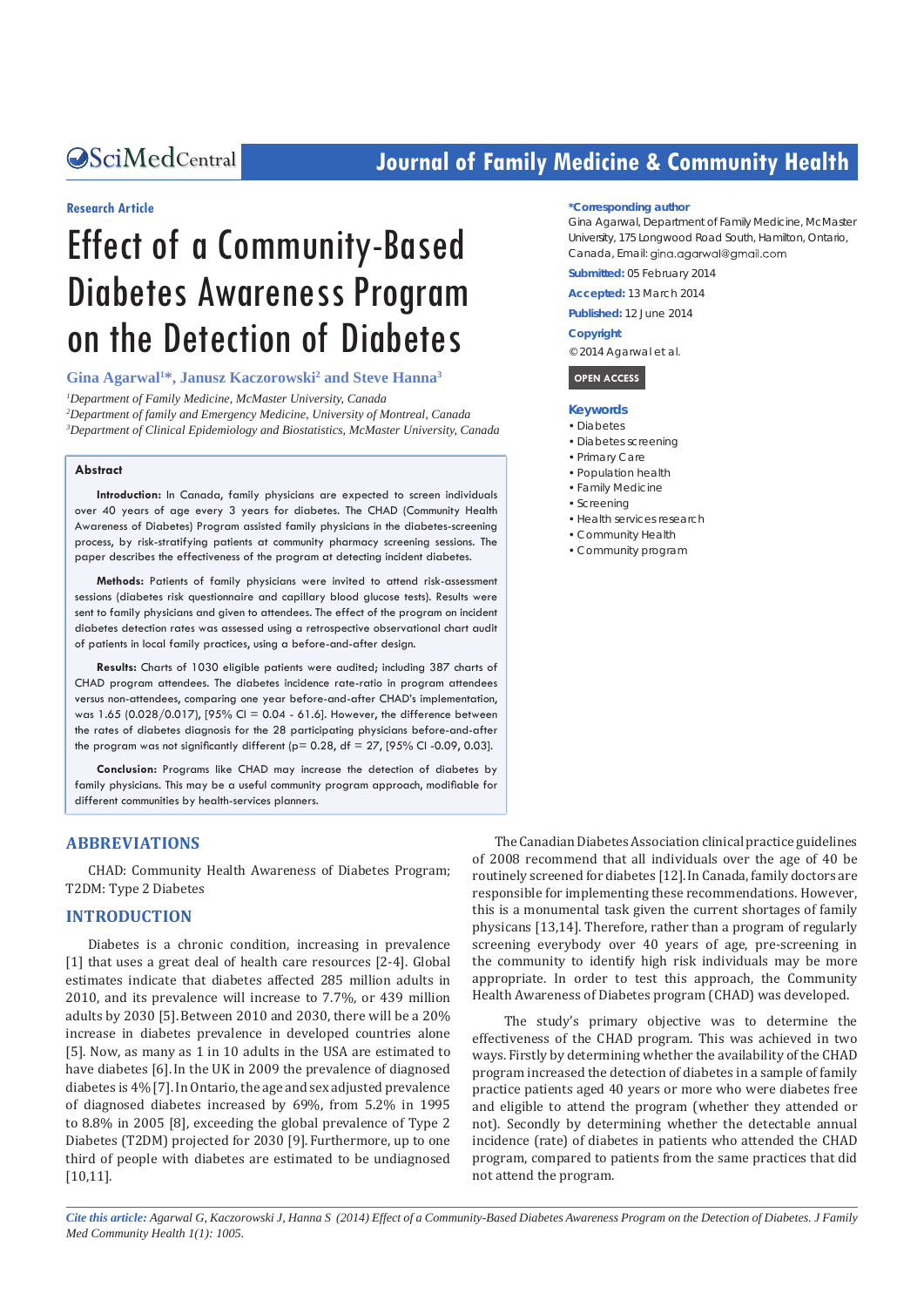The secondary objective was to determine which patient risk-factor information when presented to family physicians, was associated with the subsequent diagnosis in a population of patients who had attended the CHAD program.

# **METHODS**

# **Design**

A retrospective observational chart audit comparing incidence rates of diabetes per physician during one year before and one year after the introduction of the CHAD program was conducted in two populations – those who had attended the CHAD program (attendee group) and those who did not and thus were subject to usual care (non-attendee group). Details of the CHAD Program are described in more detail in Appendix 1.

#### **Setting**

The setting was the community, and participating pharmacies (self-selected), physicians and their patients from the communities of Grimsby, Vineland and Smithville in Ontario, Canada.

# **Participants and recruitment**

Community-dwelling individuals 40 years of age and older who resided in the study area during the program were included, since all of these individuals were theoretically eligible to participate in the CHAD Program. Patients who attended the CHAD Program consented to an audit of their family physician medical charts 1 year after the program – they formed the 'attendee group'. Patients under the care of local family doctors participating in CHAD but who did not attend the CHAD sessions were chosen randomly from a list of all eligible patients over the age of 40 years without diabetes - they formed the 'non attendees'. This population also underwent a chart audit, though no identifying data was extracted (names, dates of birth and postal codes were not needed, but merely clinical data from their medical record) and therefore consent was not sought.

#### **Inclusion/Exclusion criteria**

For the chart audit, patients were included if they were aged 40 years of age or older on Feb 22<sup>nd</sup> 2004 or received their regular medical care from their family doctor (defined as having seen their doctor at least once or more during the preceding 3 years). Patients were excluded if they had died, or moved away and ceased to see the physician (between 22nd Feb 2004 and 21st Feb 2006).

# **Intervention**

The intervention was the provision of the CHAD Program (a community diabetes risk-assessment program). This was a community public health program that was piloted between February  $22<sup>nd</sup>$  and April  $26<sup>th</sup>$  2005 in several small communities in Southwestern Ontario, Canada. Community members were invited to attend and participate in the CHAD Program thereby assessing their own risk of developing diabetes. Those who attended the program completed the Finnish Diabetes Risk Score [15] (for impaired glucose tolerance detection), the Cambridge diabetes risk score [16] (for undiagnosed diabetes), fasting capillary blood glucose (fasting status was self-reported by participants and had been requested in advertisments) and a glycosylated hemoglobin level. All CHAD participants' assessments were faxed to their family physicians. Initially, CHAD solicited the support of local family doctors, educating them about the program and inviting them to formalise their support for CHAD by signing a 'letter of understanding'. Participating doctors (self selected from all doctors in the area) could participate in CHAD in a number of ways; at the most basic level, they would allow CHAD advertising materials to be displayed in their clinics, and at a more involved level, they would invite patients personally to attend CHAD screening by giving attending patients a CHAD invitation. The most involved level of physician participation involved mailing a personal invitation to the CHAD sessions. Therefore, within the community, people over 40 years old could be sent invitations if their family doctor wanted to, or they could see adverts in their family doctors' offices or in the newspaper, on the radio or television. These 'diabetes awareness and risk assessment' sessions were delivered by specially trained community volunteers, in a network of local community pharmacies (see Appendix 1 for program description). Members of the local community, who had not been invited in any of the above ways, were made aware of the CHAD sessions by a local TV broadcast and radio and newspaper advertisements.

#### **Sample size**

Based on Canadian figures [17] from 1999, a 'normative annual incidence' rate of  $12^{1*}$  cases per 1000 people over 40 years of age was assumed. Based on clinical significance, a twofold increase in the diabetes incidence rate per physician was postulated (24 cases per 1000 people over 40) as a result of the CHAD program. Using the difference in annual rate of new diabetes diagnosis per physician as the primary outcome, and performing a paired t-test before and after the program at the physician level, with a power of 80% at a significance level of 0.052#, the sample size was calculated to be 8 physicians [18]. Further estimating recruitment of approximately 125 charts per physician, a total patient sample size of 1000 would be obtained.

#### **Data collection**

Using a standardized data collection form, chart data was collected between October 2006 and December 2007 in the family practices of physicians whose patients had participated in the CHAD Program. Randomly selected charts of CHAD attendees were reviewed, as well as charts of non-attendees in those practices. Charts of non-attendees were randomly selected by family physicians' staff from their electronic rosters, since these

2 # using the formula for sample size (Machin and Campbell, p.79)[18]

$$
m = \frac{(z_{1-\alpha} + z_{1-\beta})^2}{d^2} + \frac{1}{2}z^2 1 - \alpha
$$

where m = sample size;  $z_{1-a} = 1.96$ ;  $z_{1-a} = 0.84$ ; d = effect size of Cohen's d Cohen's  $d = u0 - u1$  std deviation

std deviation = 0.009 (based on range of incidence rates possible/4); range of incidence rates estimated as 0 to 0.036

and μ0 is rate of diabetes incidence at time 0; estimated as 0.012 and u1 is rate of diabetes incidence at time 1; estimated as 0.024 therefore Cohen's  $d = 0.012 / 0.009 = 1.333333333$ 

<sup>1</sup> \* in 1999 there the incidence of diabetes was 1.045 per 100 in >35 year old women, and 1.378 in over 35 year old men (ICES Diabetes in Ontario, A Practice Atlas p1.4)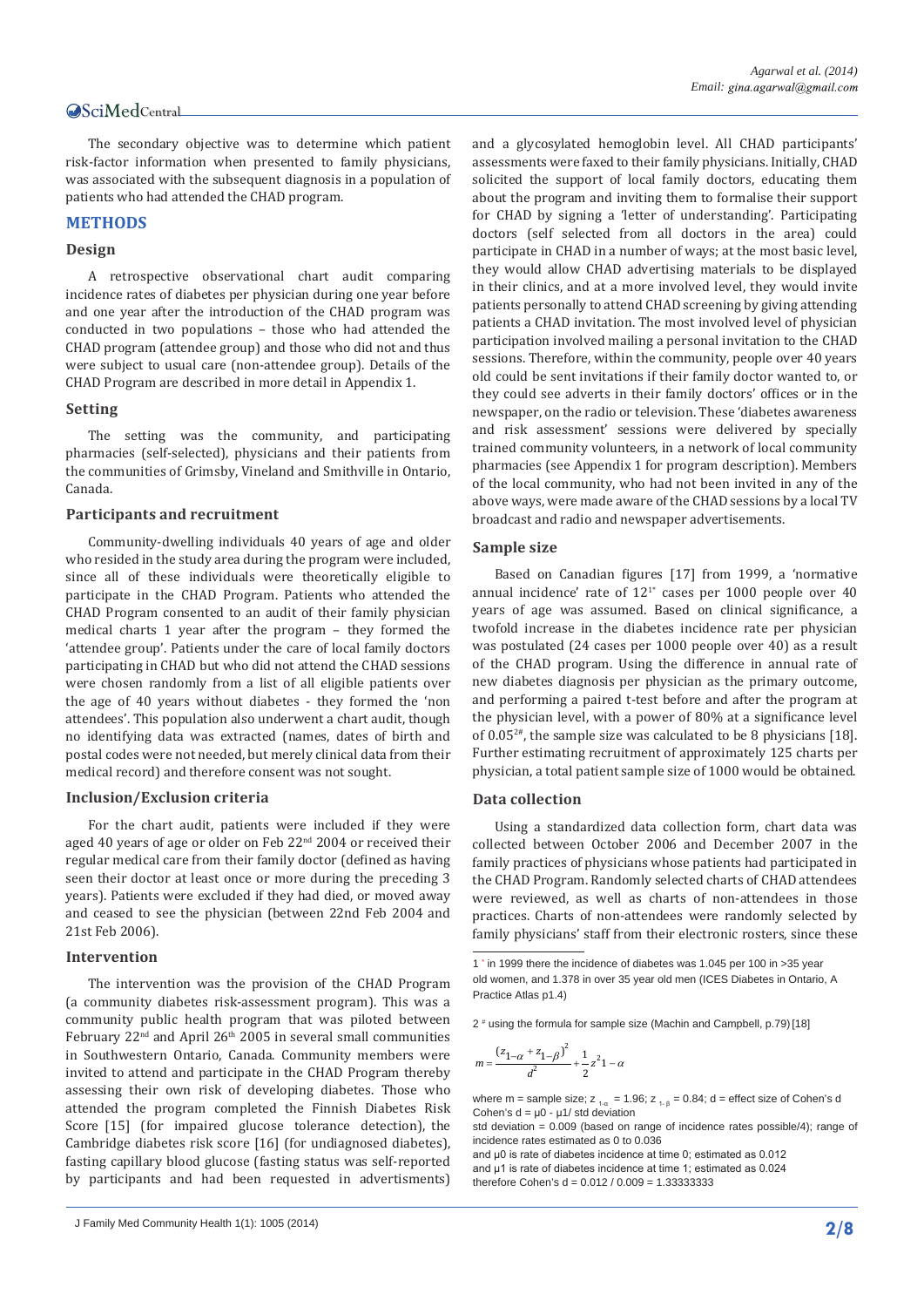patients had been eligible to attend but had not. Collected data was double-entered by 2 research assistants. In the non-attendee group, data extraction staff followed confidentiality procedures of the clinics. They did not collect any identifiable information in keeping with Canadian Health Information Privacy Laws. The only demographic information that it was possible to collect in both groups was gender, age and employment status.

# **MAIN OUTCOME MEASURES**

Incidence rates (annual) of diabetes per physician, during a one year period before and one year period after the introduction of the CHAD program were compared in a random sample of charts. Diabetes diagnosis in the charts was determined as either having been noted by a physician or as medication for diabetes having been prescribed. The annual incidence rate of diabetes per physician was calculated as follows: number of new diabetes cases/number of charts reviewed. More specifically, the numerator was defined as the absolute number of patients, newly identified with diabetes, in a specified one year period, in all charts of a particular physician that were reviewed. The denominator was defined as the actual number of charts that were reviewed for that named physician.

# **Analysis**

The main analysis was conducted at the physician level and involved a paired t-test. This was due to the fact that the CHAD Program was a diabetes risk assessment program designed to target high risk patients for formal diabetes screening. This formal screening could only be initiated by physicians, and was dependent upon their behavior. Thus the CHAD Program, although multi-faceted, was mainly targeting physician behavior. The difference in rates of diabetes diagnosis before and after the program, was calculated per physician (pooling the sample and also comparing attendees to non-attendees). At the individual patient level, multi-level regression modeling was estimated to address the clustering issue.

Incidence rates per 1000 patients, incidence rate ratios and likelihood ratios comparing change in incidence rates in risk assessment attendees versus non attendees were calculated. Estimates of the intra-cluster correlation coefficient for the outcome of diagnosis of diabetes were also calculated. Multilevel modeling (random effects logit model) was used to conduct a multivariate analysis, accounting for potential patient-level and physician-level confounders for the outcomes of diagnosis of diabetes during one year following the CHAD program and the likelihood of being diagnosed with diabetes in those who had attended the program only. The statistical programs SPSS version 17, [19] STATA intercooled version 8.1 [20] and SAS [21] were all used for the analysis. The demographic characteristics of attendees versus non attendees were statistically compared.

#### **Ethics**

The McMaster University Research Ethics Board approved the study protocol. (Project number 04-404).

# **RESULTS**

Overall, 1030 charts of people eligible to attend the CHAD program were randomly audited from 28 family doctors practices

(patients audited per doctor ranged from 2 to 147); of these 387 charts were of patients who had attended the CHAD program (from a potential pool of 585 CHAD attendees) and 643 charts were of people who did not attend (from a potential sample of 656) but who met the program eligibility criteria (Figure 1).

#### **Main outcomes**

**Absolute diabetes detection rates (Irrespective of attendance at the program):** The difference between the rates of diabetes diagnosis for the 28 physicians before-and-after the program was not significantly different for the whole sample when assessed using a paired t-test ( $p= 0.28$ , df = 28, [95% CI -0.09, 0.03]. The impact of patient clustering by physician on the outcome of diabetes diagnosis was estimated by calculating the intra-cluster correlation (ICC) coefficient and found to be 0.0182 using the sum of mean squares method, and 0.0193 using the Chi Squared test calculation method.

**Comparing diabetes incidence rates:** The diabetes incidence rate ratio in those who attended the program and those who did not was 1.65(0.028/0.017), [95% CI = 0.04 - 61.6]. Diabetes incidence rates and incidence rate ratios were not statistically significant comparing before and after the CHAD program (Table 1).

In the community, pooling the numbers for analysis from



**Figure 1** To show source of chart audit data.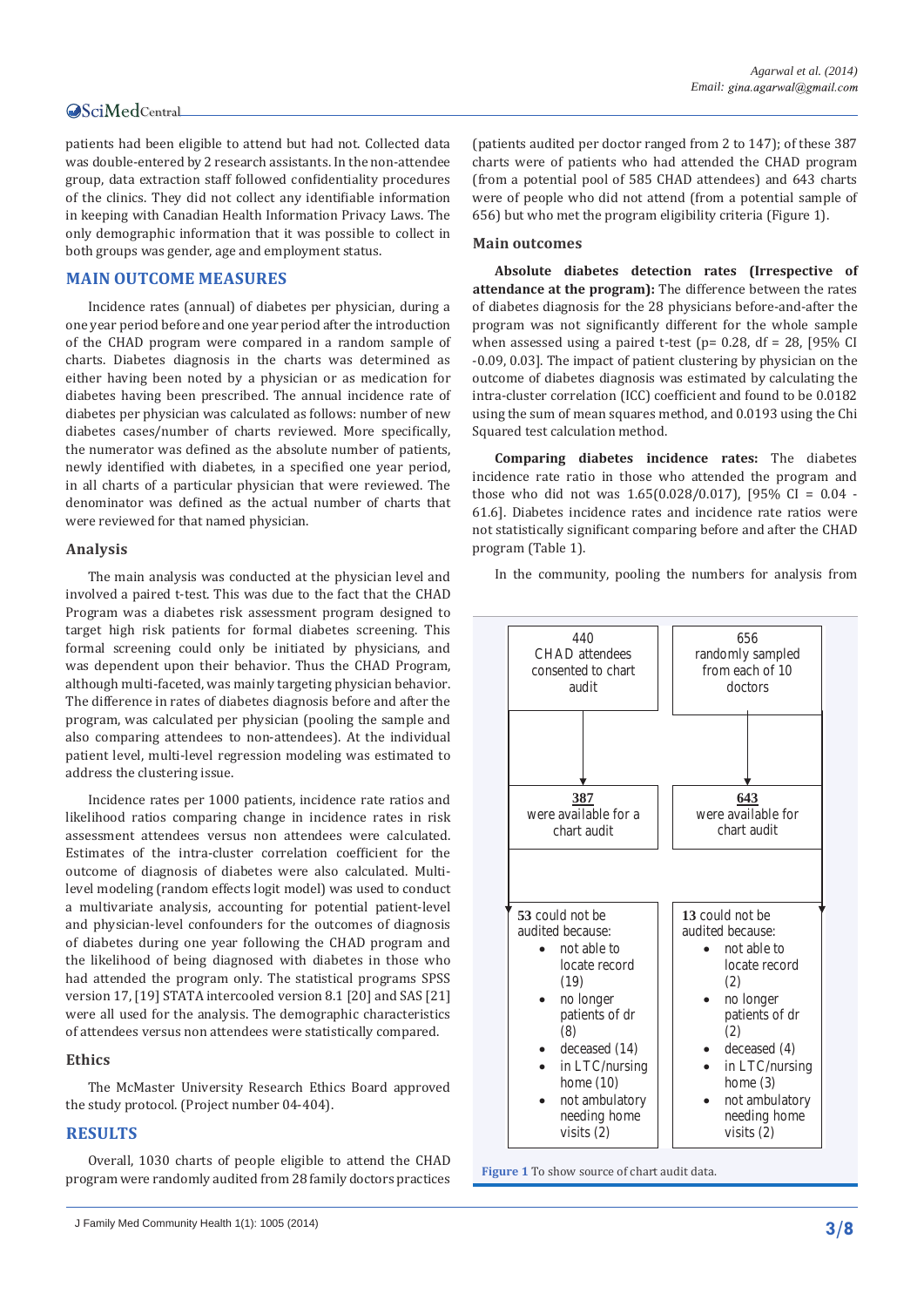those who had attended the CHAD program and those who did not, the annual rate of new diabetes diagnosis was 27 per 1000 [95% CI = 17.90 to 39.00] in the year before the introduction of the CHAD program, and 45 per 1000 [95% CI = 33.00 to 59.80] in the year after; the rate ratio (before: after) was 0.06  $(0.027/0.045)$  [95% CI = 0.60 to 1.00].

**Comparing the attendee and non-attendee group:** CHAD attendees and non-attendees were significantly different (Table 2); attendees were more likely to be female, retired and older. The patients in each sample were clustered to their physicians differently; attendees consisted of 28 physician-patient clusters ranging from 3 to 51 in size, while the non-attendees consisted of only 10 clusters ranging from 59 to 75 in size, primarily due to chart audit implementation factors. Chart audit on non-attendees was limited to fewer practices, of a more even number per practice due to the constraints of being able to conduct such a large audit in a practical way.

**Diabetes diagnosis accounting for confounding factors:**  Multi-level regression modeling showed that attending CHAD (see Table 3) had a positive effect on whether diabetes was diagnosed; however, this effect was reduced both in statistical significance and magnitude when the effect of the physician, patient gender, patient employment status and patient age were adjusted for.

# **Secondary outcome**

**Information associated with future diabetes diagnosis:**  In the CHAD group, of all those diagnosed with diabetes (n=13), 9 were identified as at high risk of diabetes from the CHAD risk score, and 3 had a moderate risk score and 1 was not identified as being at elevated risk. The yield of diabetes diagnosis from the CHAD risk score was 11.3% (9/80) for the high risk category and 1.3% (3/266) for the moderate risk category. In the group who attended the CHAD program, logistic regression showed that a high CHAD Risk Score was significantly predictive of later diabetes diagnosis ( $OR=22.11$  CI = 4.58 to 100.78) and a fasting capillary glucose greater than 7mmol/l was also significantly predictive (OR=17.96, CI=3.71 to 86.84) (see Table 4). Accounting for physician level clustering using robust modeling and random effects modeling, the significance remained unchanged. Male gender and systolic blood pressure greater than 130 mmHg were associated with diabetes diagnosis though non-significant at conventional levels. Diastolic BP was not significantly associated. It was not possible to do a comparable analysis in the nonattendee group since this group did not have variables collected from the CHAD risk scoring assessment in their charts since they had not attended the program, nor was it possible to approximate a risk score from the charts due to lack of information or missing information needed to complete the CHAD risk scores.

# **DISCUSSION**

The CHAD program may have had an effect on the diagnosis of diabetes in the community practices involved, and this trend is strongly demonstrated by the facts that the diabetes incidence rate ratio in program attendees and non-attendees 1.65 and that the annual rate of new diabetes diagnosis was 27 per 1000 before the introduction of the CHAD program, and 45 per 1000 in the year after.

However, other results are difficult to conclusively interpret since they did not reach statistical significance at the conventional levels. This is most likely to due to a number of factors; the number of diabetes cases diagnosed was small overall, thus the study was statistically underpowered despite reaching an adequate a-priori calculated sample size; the actual effect size in the study was smaller than that assumed for the purposes of sample size calculation (1.67 vs. 2) which partially explains why statistical significance was not reached in this sample when comparing the diagnosis rates using a paired t-test; the data was clustered, [22,23] the inter-practice variability was high [22]. The original sample size calculations required an estimation of the standard deviation, which was estimated following a commonly applied algorithm (SD = [largest possible value - smallest possible value]/4). Though the incidence estimations used for this calculation were based on the literature, a post-hoc calculation has shown that, most likely due to the inter-practice variability, the standard deviation was actually much larger (0.15 instead of 0.009), which resulted in a smaller sample size estimation than was actually needed.

All these factors in combination decreased the effect size of the CHAD program and the corresponding statistical power. Furthermore, results displayed in Table 2 and 3 though valid, were not a result of the primary hypothesis from which the study was driven therefore did not reach sufficient power. However it is probable that there was an impact on diagnosis of diabetes in

|                                                         | 1 year<br>Before CHAD (Feb 23rd 2003 -<br>Feb 22 <sup>nd</sup> 2004) | 1 year After CHAD (Feb 22 <sup>nd</sup> 2004<br>$-$ April 26 <sup>th</sup> 2005) | Difference before and after<br><b>CHAD</b>         |
|---------------------------------------------------------|----------------------------------------------------------------------|----------------------------------------------------------------------------------|----------------------------------------------------|
| Annual new diabetes diagnosis rate per<br>1000 patients |                                                                      |                                                                                  |                                                    |
| <b>CHAD</b> attendee group                              | 8                                                                    | 28                                                                               | 20<br>[95\% CI = $0.012$ to $0.031$ ]              |
| Non attendee group                                      | 19                                                                   | 17                                                                               | $-2$<br>[95% -0.001 to 0.002]                      |
| Incidence rate ratios                                   |                                                                      |                                                                                  |                                                    |
| Attendee group                                          |                                                                      |                                                                                  | 3.5<br>$[95\% \text{ CI} = 2.25 \text{ to } 3.50]$ |
| Non-attendee group                                      |                                                                      |                                                                                  | 0.9<br>[95\% CI = 0.90 to 1.00]                    |
|                                                         |                                                                      |                                                                                  |                                                    |

**Table 1:** Comparison of incidence rates and incidence rate ratios.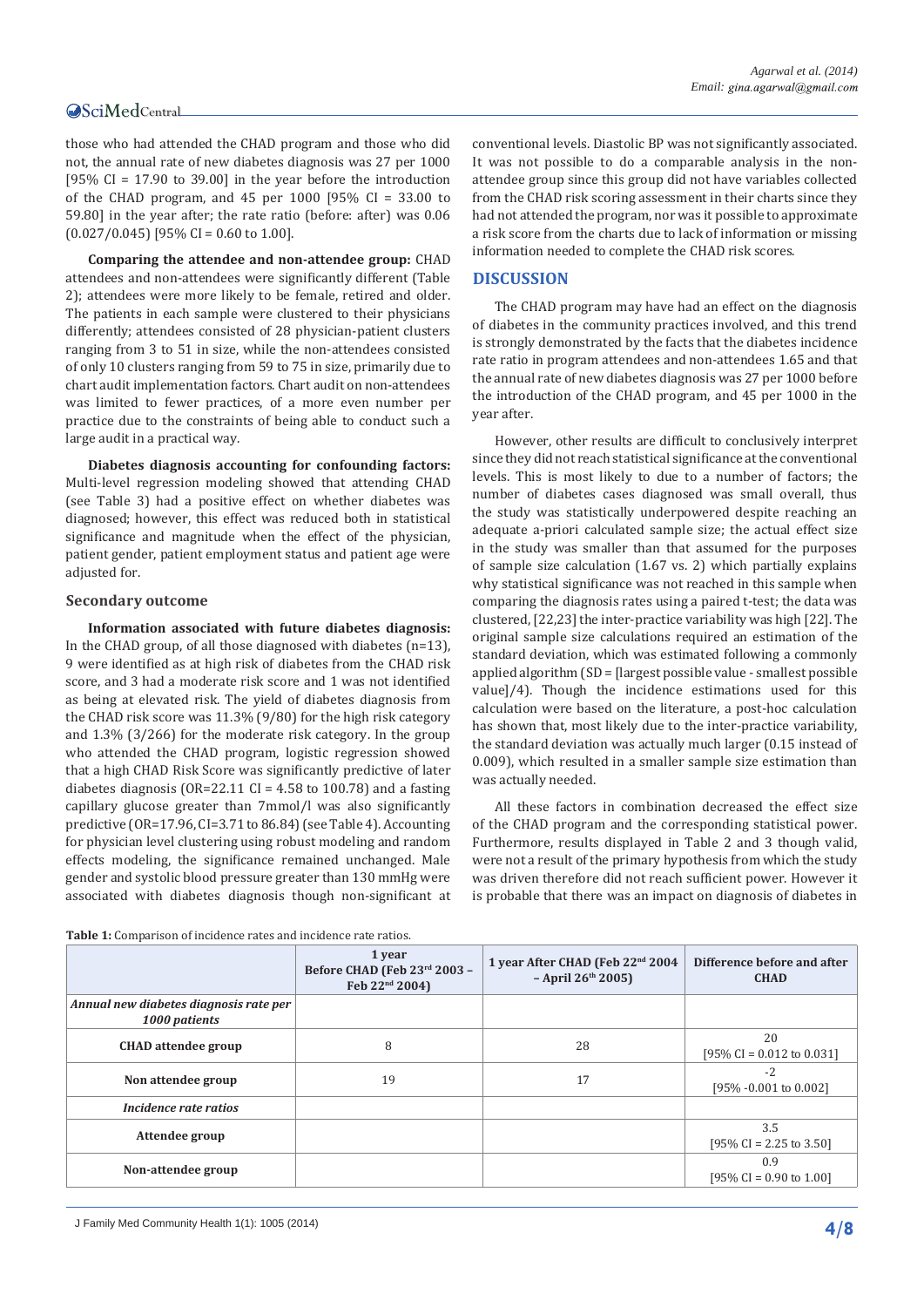**Table 2:** Comparison of demographics of samples.

|                                                          | CHAD attendees (n=387) | Random sample<br>$(n=643)$ | $p$ value                                   |
|----------------------------------------------------------|------------------------|----------------------------|---------------------------------------------|
|                                                          |                        |                            |                                             |
| Female (%)                                               | 62                     | 54                         | $0.005*$                                    |
|                                                          |                        |                            |                                             |
| Employed (details below)                                 | 23.0                   | 48.6                       |                                             |
| Unemployed                                               | 4.7                    | 4.7                        |                                             |
| Retired                                                  | 36.4                   | 13.3                       |                                             |
| On disability                                            | 1.6                    | 1.9                        |                                             |
|                                                          |                        |                            |                                             |
| Employed vs. other                                       | 23.0                   | 48.6                       | $0.000*$                                    |
| Retired vs. other                                        | 36.4                   | 13.3                       | $0.000*$                                    |
|                                                          |                        |                            |                                             |
| $40 - 44$                                                | 3.9                    | 19.4                       |                                             |
| 45-49                                                    | 4.5                    | 22.3                       |                                             |
| 50-54                                                    | 8.2                    | 14.5                       |                                             |
| 55-59                                                    | 10.0                   | 14.1                       |                                             |
| 60-64                                                    | 13.9                   | 8.6                        |                                             |
| 65-69                                                    | 16.8                   | 4.6                        |                                             |
| 70-74                                                    | 13.2                   | 6.7                        |                                             |
| 75-79                                                    | 14.8                   | 4.3                        |                                             |
| 80-84                                                    | 10.0                   | 2.6                        |                                             |
| 85-89                                                    | 3.0                    | .9                         |                                             |
| >90                                                      | 0.9                    | 19.4                       |                                             |
|                                                          |                        |                            |                                             |
| Mean age<br>With a contract construction of the contract | 66.6                   | 53.9                       | 0.000*, [95% CI of difference, 8.8 to 16.6] |

denotes statistical significance

Table 3: Odds Ratios of being diagnosed with DM after the risk assessment Program for CHAD attendees vs. Non attendees, taking account of confounding factors using multi-level regression modeling.

| After controlling for:                    | Analysis with random effects modeling<br>(physician as random variable effect)* -<br>reported as OR | <b>CI</b>               | P value |
|-------------------------------------------|-----------------------------------------------------------------------------------------------------|-------------------------|---------|
| Physician                                 | 2.96                                                                                                | 1.03 to $8.54$          | $0.04*$ |
| Physician, Gender                         | 3.12                                                                                                | $1.06 \text{ to } 9.53$ | $0.04*$ |
| Physician, Gender, Employment status      | 2.37                                                                                                | $0.81$ to 6.99          | 0.12    |
| Physician, Gender, Employment status, Age | 1.67                                                                                                | $0.55$ to $5.11$        | 0.37    |

\*Assumptions made are:

1) Attributes of individuals  $(\tau_j)$  within clusters are the results of random variation and do not correlate with the individual regressors

2) The random effects (τ<sub>ι</sub>) are normally distributed with a mean of '0' and constant variance (i.e., NID(0,σ<sub>τ</sub>)

the community as a result of CHAD as demonstrated by the basic trends in the diabetes incidence rate ratios.

Ultimately CHAD's goals were to detect incident diabetes earlier thereby reducing complications, mortality and healthcare expenses related to diabetes (since lifestyle change prevents diabetes and may prevent the complications of diabetes [24,25]), and help family physicians meet the increased expectations of early screening for diabetes placed upon them. The key to the program was that family doctors received information about their patients who attended the sessions, which should have assisted them in targeting certain high risk individuals for subsequent

diabetes screening. Additionally overall awareness of diabetes in the community (at a physician level and a patient level) should have been raised, though this is difficult to measure accurately, and therefore was not attempted in this study.

In order to reach the population sample of over 40 year olds, the program provided sessions at different times in the day and sessions were offered during the weekend. Despite this, the people who attended CHAD were a distinct group, comprised of more females, more elderly people and more retired or unemployed people and different from the population of primary care patients potentially eligible for T2DM screening (non-

J Family Med Community Health 1(1): 1005 (2014) **5/8**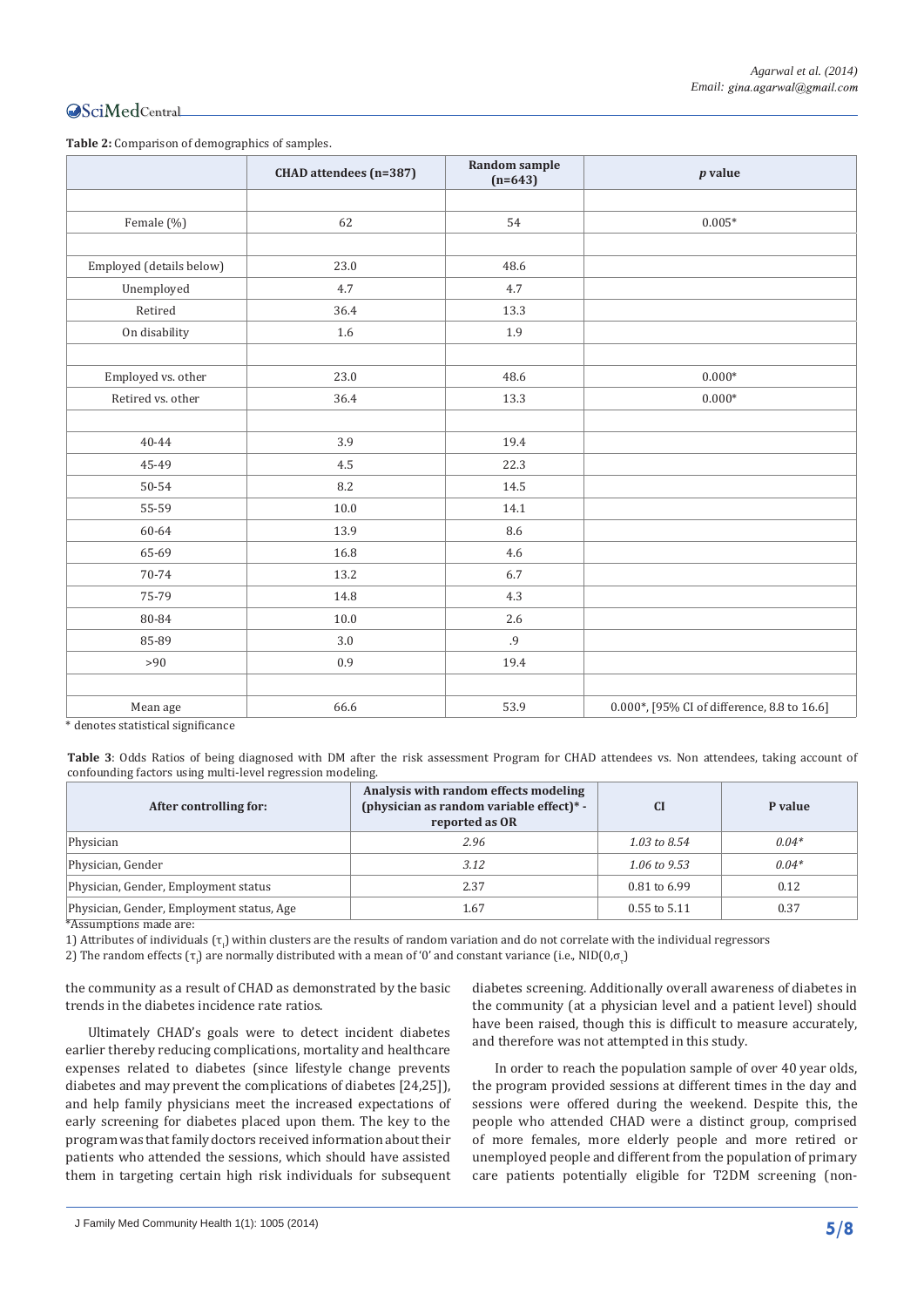| Odds ratio of variable described within the<br>model specified (P value, 95% CI) | Individual variable in<br>model only: | Age, Gender, CHAD Risk Score,<br><b>Systolic BP, Diastolic BP:</b> | Age, Gender, Glucose, Systolic<br><b>BP, Diastolic BP:</b> |
|----------------------------------------------------------------------------------|---------------------------------------|--------------------------------------------------------------------|------------------------------------------------------------|
| Age (continuous)                                                                 | 1.02 (0.40, 0.97 to 1.08)             | $1.05$ (0.25, 0.96 to 1.15)                                        | $0.98$ (0.71, 0.86 to 1.10)                                |
| Male Gender                                                                      | 2.22 (0.22, 0.63 to 7.91)             | 1.77 (0.47, 0.37 to 8.44)                                          | 2.79 (0.43, 0.21 to 36.32)                                 |
| CHAD Risk Status Score, low/moderate or high                                     | *21.76 (0.00, 4.38 to<br>108.03)      | *18.28 (0.00, 3.41 to 97.96)                                       |                                                            |
| Glucose, $< 7$ , $>= 7$                                                          | *39.51 (0.00, 3.89 to<br>401.13)      |                                                                    | *86.07 (0.01, 2.52 to 2879.77)                             |
| Systolic BP, $<$ 130 or $>$ 130                                                  | 2.08 (0.31, 0.51 to 8.56)             | 1.12. (0.81, 0.43 to 2.97)                                         | 2.03 (0.37, 0.44 to 9.47)                                  |
| Diastolic BP, <90 or >90                                                         | $0.70$ (0.74, 0.08 to 6.05)           | $0.63$ (0.47, 0.37 to 8.44)                                        | 1.33 (0.87, 0.09 to 19.53)                                 |

**Table 4:** Odds ratios multi-level regression model on CHAD sample (n=387) to show. The predictive effect of variables on diagnosis of diabetes.

attendee group). These differences may be due to the fact that the CHAD risk assessment sessions took place in the day, and were more accessible to older people and females (described in the literature as attending healthcare more frequently [26]). In designing an ideal program, specific groups need to be targeted in different ways. Though the older population can be reached using methods demonstrated by the CHAD program, a different strategy may be required for those between the ages of 40 and 65 – possibly workplace screening.

The limitations of the study were as follows; practices chosen in this study were not representative of rural populations; people from visible minorities [27] (such as South East Asians, Aboriginals and Hispanics who have a higher rate of diabetes incidence [28-30]) did not reside in the area of study; it was not possible to follow all CHAD attendees (Figure 1) due to patients deaths and also because some family doctors were reluctant to allow their patients records to be audited despite pre-arranged patient consent.

The fact that the ICC was small demonstrates that physicians exert a small but measureable effect on the diagnosis of diabetes in their patients [23]. However, the notion that diabetes diagnosis was affected by practice, physician and other environmental characteristics is highly plausible and likely. This is demonstrated by the clustering effects in the results and specifically the change in confidence intervals in random effects modeling techniques. In the individual level analysis where the multilevel modeling technique was used (Table 3), when physician, age, gender, employment status were taken into account, the overall effect of the CHAD program was still positive (OR = 1.67), indicating a true effect of the program on diabetes diagnosis. When the addition of confounders in the data, statistical precision was reduced and the confidence intervals widened as expected.

The secondary outcome of the study was to examine factors associated with subsequent diabetes diagnosis in attendees of the CHAD program, and it is possible that combinations of tests and scores could have been used to have a similar outcome. Given that a fasting capillary glucose level of >7 mmol/l was a significant positive predictor for later diabetes diagnosis, this may be all that is needed to prompt family physicians to screen people potentially at high risk, but further investigation is definitely warranted.

# **APPENDIX 1: DESCRIPTION OF THE CHAD PROGRAM**

# **Population invited**

The Community Health Awareness of Diabetes (CHAD)

program was a community based diabetes risk assessment program, whereby community members 40 years and older were invited to attend special sessions to assess their risk of developing or of having diabetes. Extensive community-wide advertising (household flyers with local newspapers detailing the prior need for fasting and the location and timings of the sessions) and program promotion occurred concurrently throughout the program.

# **CHAD risk assessment tools**

The CHAD program used a combination of questionnaire based risk-scoring (the Finnish Diabetes Risk Score) and nearpatient testing (fasting capillary blood glucose and HbA1c) at specific local pharmacies in Grimsby, Beamsville, Smithville and Vineland, between February  $22<sup>nd</sup>$  and April  $26<sup>th</sup>$  2005. Participants filled out a scoring tool themselves (see Appendix 2 for example of tool) with the assistance of a peer health educator. The whole procedure took approximately 10 minutes. The fingerprick capillary blood tests were performed by the participants themselves, and the peer health educators merely advised and helped with the procedure, but did not touch any blood or bloodsoiled products. The risk assessment sessions provided were either by invitation or drop-in in nature, lasted for 3 hours and took place twice weekly in 4 different pharmacy locations.

# **Involvement of family physicians**

Local family physicians had been invited by the CHAD Program organizers to be part of the program. Involvement of family physicians was voluntary and all physicians in the local area chose different levels of participation with the program. At the most involved level, some family physicians personally invited, by mail, all of their rostered patients over the age of 40, to specific risk-assessment sessions. At the next level, physicians had tearoff invitation pads in their consultation rooms and used these to opportunistically invite patients they saw for the risk assessment sessions. At the lowest level of involvement physicians displayed advertising materials about the risk-assessment session in their waiting rooms. However, regardless of the level of involvement in inviting patients to attend, or whether they had been involved whatsoever, all local family physicians received the results of the risk assessment sessions for their patients.

# **Peer health educators**

Community peers (trained for 10 hours by a public health nurse) performed the diabetes risk assessments on the session participants and completed a health data form on each attendee.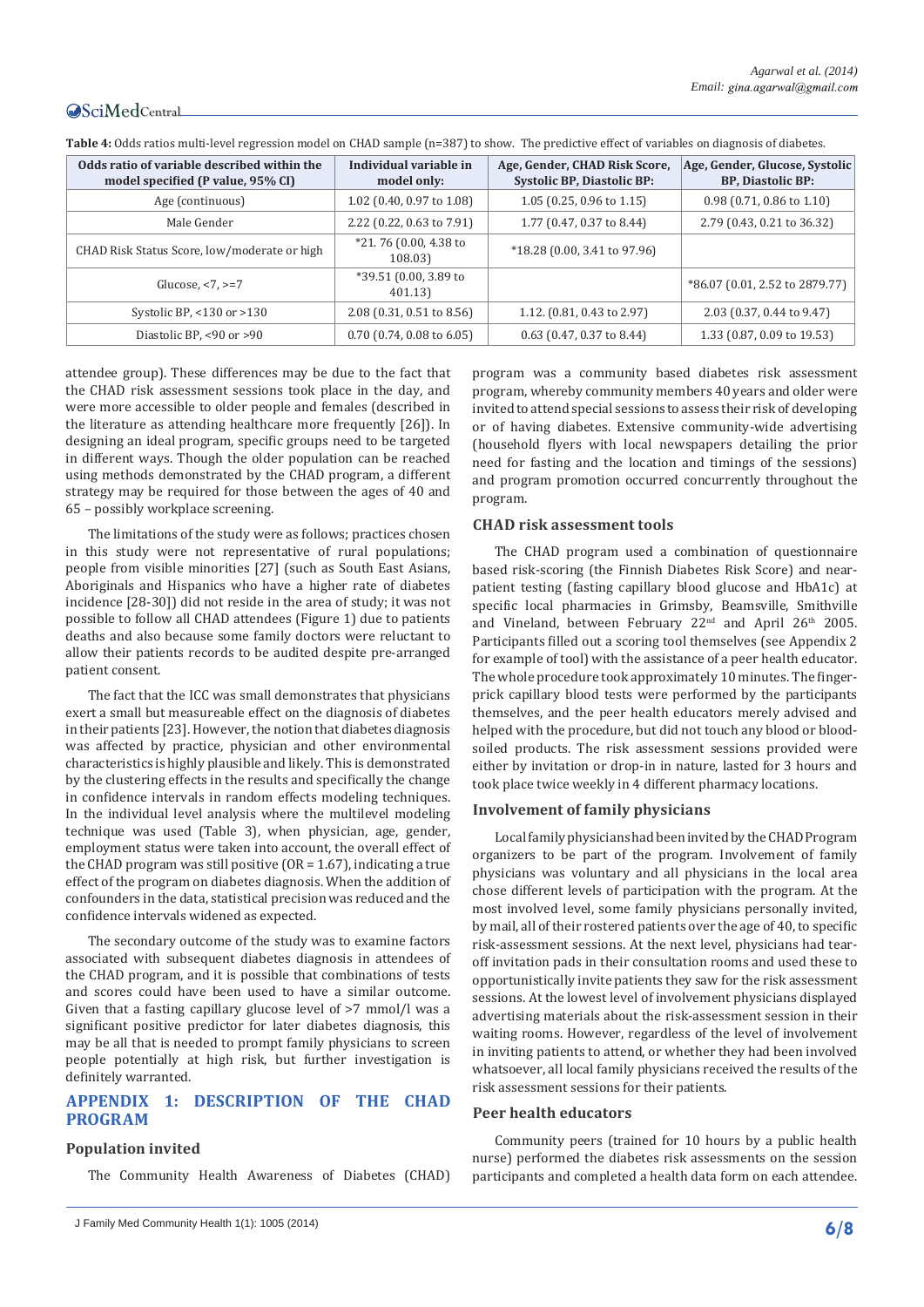The training received consisted of teaching around how the risk assessment forms should be completed and how a finger prick capillary blood glucose test and A1c test should be conducted. The peer health educators were mostly retirees who had participated in community health education programs before; a large number were in fact retired health professionals.

# **Results of the risk assessment and follow up of patients**

Patients received a copy of the health data forms and an immediate calculation of their diabetes risk score status. Data from the completed risk-assessment forms were entered into the CHAD electronic database and a 'CHAD combined risk score for diabetes' (which was an aggregate of the blood tests and scoring tool score) was generated. The CHAD combined risk score was faxed to the participants' appropriate family doctor, together with an explanation of what it comprised and the recommendations following on from this (as per the 2003 Canadian Diabetes Association guidelines).

These recommendations encouraged family doctors to initiate formal screening for diabetes in those who had a high CHAD combined risk score. Results requiring urgent attention $3*$ were faxed immediately. Other results were faxed within 1 week. By encouraging family physicians to appropriately screen high risk individuals, the program sought to change family physicians' behavior, by altering them to those individuals needing timely screening. An example of the faxed information sheet is displayed in Appendix 2.

In addition, participants identified as having high risk for being diagnosed with diabetes, received educational information and individual counseling around diabetes and modifiable risk factors, and were referred to the local diabetes education centre.

# **CONCLUSION**

In conclusion, though the CHAD program may have had a positive effect on increasing the detection of diabetes, though the magnitude and significance of this effect was not clearly demonstrated due to the small sample size attained. Though the incidence rate ratios suggest a positive program effect on diabetes diagnosis, they were not statistically significant. Further studies reaching adequate power, would be required to definitively support the notion that the CHAD program did have an effect on diabetes diagnosis in the community.

# **ACKNOWLEDGEMENT**

Thanks to Brenda Szabo and Tim Kehoe for coordinating the efforts of the Kidney Foundation, Hamilton Branch and their assistance in this study. Thanks to Dr Hertzel Gerstein for his helpful input and contributions throughout the development of the CHAD program and writing of this Competing Interests

#### **Funding**

Funding for this study was obtained from the Kidney Foundation, Canada. Dr Gina Agarwal was supported by a New Investigator Award from the Hamilton Health Sciences Corporation, a Canadian Diabetes Association Fellowship Award and the Department of Family Medicine, McMaster University for the duration of the study.

#### **Authors' contributions**

None of the authors had any conflicts of interest regarding this paper.

GA was the principal investigator, led the study, obtained funding for the study, coordinated the research effort, led the analysis and drafted the first draft of the paper. The paper formed part of GA's doctoral thesis. All authors fulfill the criteria for authorship by having taken part in the conception, design, process and analysis and write up of this paper.

# **REFERENCES**

- 1. [Health Canada Diabetes in Canada: National Statistics and](http://www.goodreads.com/book/show/15402692-diabetes-in-canada)  [Opportunities for Improved Surveillance, Prevention, and Control.](http://www.goodreads.com/book/show/15402692-diabetes-in-canada)  [Catalogue No. H49-121/1999. Ottawa: Laboratory Centre for Disease](http://www.goodreads.com/book/show/15402692-diabetes-in-canada)  [Control, Bureau of Cardio-Respiratory Diseases and Diabetes. 1999.](http://www.goodreads.com/book/show/15402692-diabetes-in-canada)
- 2. [Canadian Diabetes Association. An economic tsunami, the cost of](http://www.diabetes.ca/publications-newsletters/advocacy-reports/economic-tsunami-the-cost-of-diabetes-in-canada)  [diabetes in Canada. Toronto, ON: Canadian Diabetes Association.](http://www.diabetes.ca/publications-newsletters/advocacy-reports/economic-tsunami-the-cost-of-diabetes-in-canada)  [2009.](http://www.diabetes.ca/publications-newsletters/advocacy-reports/economic-tsunami-the-cost-of-diabetes-in-canada)
- 3. [Simpson SH, Corabian P, Jacobs P, Johnson JA. The cost of major](http://www.ncbi.nlm.nih.gov/pubmed/12821619)  [comorbidity in people with diabetes mellitus. CMAJ. 2003; 168: 1661-](http://www.ncbi.nlm.nih.gov/pubmed/12821619) [1667.](http://www.ncbi.nlm.nih.gov/pubmed/12821619)
- 4. [Goeree R, Morgan E Lim, Rob Hopkins, Gord Blackhouse, Jean-Eric](http://www.sciencedirect.com/science/article/pii/S1499267109310072)  [Tarride, Feng Xie, et al. Prevalence, Total and Excess Costs of Diabetes](http://www.sciencedirect.com/science/article/pii/S1499267109310072)  [and Related Complications in Ontario, Canada. CJD. 2009; 33: 35-45.](http://www.sciencedirect.com/science/article/pii/S1499267109310072)
- 5. [Shaw JE, Sicree RA, Zimmet PZ. Global estimates of the prevalence of](http://www.ncbi.nlm.nih.gov/pubmed/19896746)  [diabetes for 2010 and 2030. Diabetes Res Clin Pract. 2010; 87: 4-14.](http://www.ncbi.nlm.nih.gov/pubmed/19896746)
- 6. [Boyle JP, Thompson TJ, Gregg EW, Barker LE, Williamson DF.](http://www.ncbi.nlm.nih.gov/pubmed/20969750)  [Projection of the year 2050 burden of diabetes in the US adult](http://www.ncbi.nlm.nih.gov/pubmed/20969750)  [population: dynamic modeling of incidence, mortality, and prediabetes](http://www.ncbi.nlm.nih.gov/pubmed/20969750)  [prevalence. Popul Health Metr. 2010; 8: 29.](http://www.ncbi.nlm.nih.gov/pubmed/20969750)
- 7. [Diabetes in the UK 2010 Key statistics on Diabetes](http://www.diabetes.org.uk/documents/reports/diabetes_in_the_uk_2010.pdf).
- 8. [Lipscombe LL, Hux JE. Trends in diabetes prevalence, incidence, and](http://www.ncbi.nlm.nih.gov/pubmed/17336651)  [mortality in Ontario, Canada 1995-2005: a population-based study.](http://www.ncbi.nlm.nih.gov/pubmed/17336651)  [Lancet. 2007; 369: 750-756.](http://www.ncbi.nlm.nih.gov/pubmed/17336651)
- 9. [Wild S, Roglic G, Green A, Sicree R, King H. Global prevalence of](http://www.ncbi.nlm.nih.gov/pubmed/15111519)  [diabetes: estimates for the year 2000 and projections for 2030.](http://www.ncbi.nlm.nih.gov/pubmed/15111519)  [Diabetes Care. 2004; 27: 1047-1053.](http://www.ncbi.nlm.nih.gov/pubmed/15111519)
- 10.[Centers for Disease Control and Prevention \(CDC\). Prevalence of](http://www.ncbi.nlm.nih.gov/pubmed/12966357)  [diabetes and impaired fasting glucose in adults--United States, 1999-](http://www.ncbi.nlm.nih.gov/pubmed/12966357) [2000. MMWR Morb Mortal Wkly Rep. 2003; 52: 833-837.](http://www.ncbi.nlm.nih.gov/pubmed/12966357)
- 11.[Leiter LA, Barr A, Bélanger A, Lubin S, Ross SA, Tildesley HD, Fontaine](http://www.ncbi.nlm.nih.gov/pubmed/11375367)  [N; Diabetes Screening in Canada \(DIASCAN\) Study. Diabetes Screening](http://www.ncbi.nlm.nih.gov/pubmed/11375367)  [in Canada \(DIASCAN\) Study: prevalence of undiagnosed diabetes and](http://www.ncbi.nlm.nih.gov/pubmed/11375367)  [glucose intolerance in family physician offices. Diabetes Care. 2001;](http://www.ncbi.nlm.nih.gov/pubmed/11375367)  [24: 1038-1043.](http://www.ncbi.nlm.nih.gov/pubmed/11375367)
- 12.[Canadian Diabetes Association 2008 Clinical Practice Guidelines for](http://archive.diabetes.ca/files/cpg2008/cpg-2008.pdf)  [the Prevention and Management of Diabetes in Canada. Canadian](http://archive.diabetes.ca/files/cpg2008/cpg-2008.pdf)  [Journal of Diabetes. September 2008; 32: 1.](http://archive.diabetes.ca/files/cpg2008/cpg-2008.pdf)
- 13.[Esmail N. Canada's Physician Supply. Fraser Institute; Fraser Forum](http://www.fraserinstitute.org/uploadedFiles/fraser-ca/Content/research-news/research/articles/canadas-physician-supply.pdf)  [March/April 2011; 12-18.](http://www.fraserinstitute.org/uploadedFiles/fraser-ca/Content/research-news/research/articles/canadas-physician-supply.pdf)
- 14.[Harris MI, Klein R, Welborn TA, Knuiman MW. Onset of NIDDM occurs](http://www.ncbi.nlm.nih.gov/pubmed/1516497)  [at least 4-7 yr before clinical diagnosis. Diabetes Care. 1992; 15: 815-](http://www.ncbi.nlm.nih.gov/pubmed/1516497) [819.](http://www.ncbi.nlm.nih.gov/pubmed/1516497)
- 15.[Lindström J, Tuomilehto J. The diabetes risk score: a practical tool to](http://www.ncbi.nlm.nih.gov/pubmed/12610029)

<sup>3</sup> \* Capillary Blood Glucose >15 mmol/l

J Family Med Community Health 1(1): 1005 (2014) **7/8**